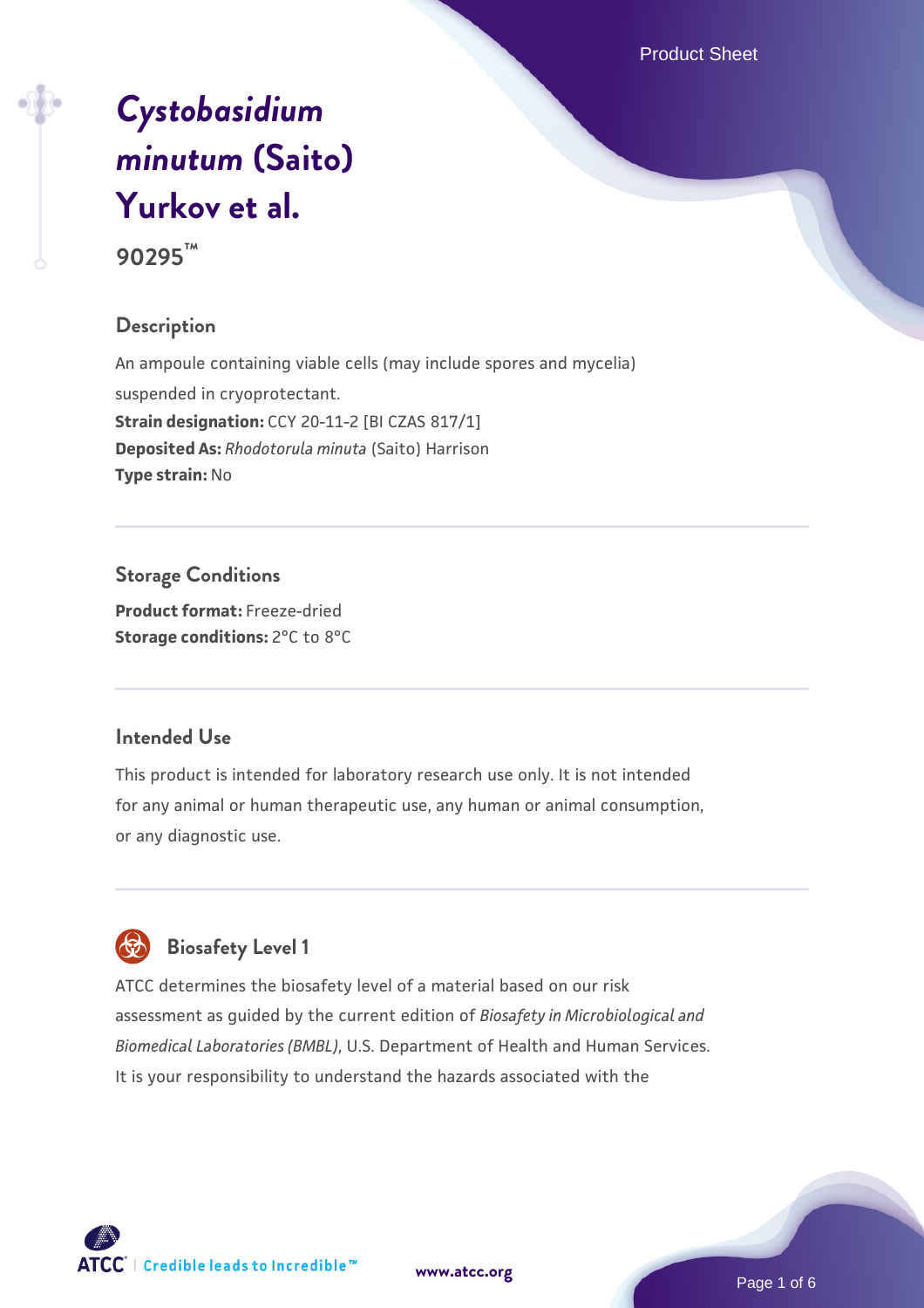#### **[Cystobasidium minutum](https://www.atcc.org/products/90295) [\(Saito\) Yurkov et al.](https://www.atcc.org/products/90295)** Product Sheet **90295**

material per your organization's policies and procedures as well as any other applicable regulations as enforced by your local or national agencies.

ATCC highly recommends that appropriate personal protective equipment is always used when handling vials. For cultures that require storage in liquid nitrogen, it is important to note that some vials may leak when submersed in liquid nitrogen and will slowly fill with liquid nitrogen. Upon thawing, the conversion of the liquid nitrogen back to its gas phase may result in the vial exploding or blowing off its cap with dangerous force creating flying debris. Unless necessary, ATCC recommends that these cultures be stored in the vapor phase of liquid nitrogen rather than submersed in liquid nitrogen.

#### **Certificate of Analysis**

For batch-specific test results, refer to the applicable certificate of analysis that can be found at www.atcc.org.

#### **Growth Conditions**

**Medium:**  [ATCC Medium 28: Emmons' modification of Sabouraud's agar/broth](https://www.atcc.org/-/media/product-assets/documents/microbial-media-formulations/2/8/atcc-medium-28.pdf?rev=0da0c58cc2a343eeae735016b70809bb) [ATCC Medium 200: YM agar or YM broth](https://www.atcc.org/-/media/product-assets/documents/microbial-media-formulations/2/0/0/atcc-medium-200.pdf?rev=ac40fd74dc13433a809367b0b9da30fc) [ATCC Medium 323: Malt agar medium](https://www.atcc.org/-/media/product-assets/documents/microbial-media-formulations/3/2/3/atcc-medium-323.pdf?rev=58d6457ee20149d7a1c844947569ef92) **Temperature:** 24-26°C **Atmosphere:** Aerobic

**Handling Procedures**



**[www.atcc.org](http://www.atcc.org)**

Page 2 of 6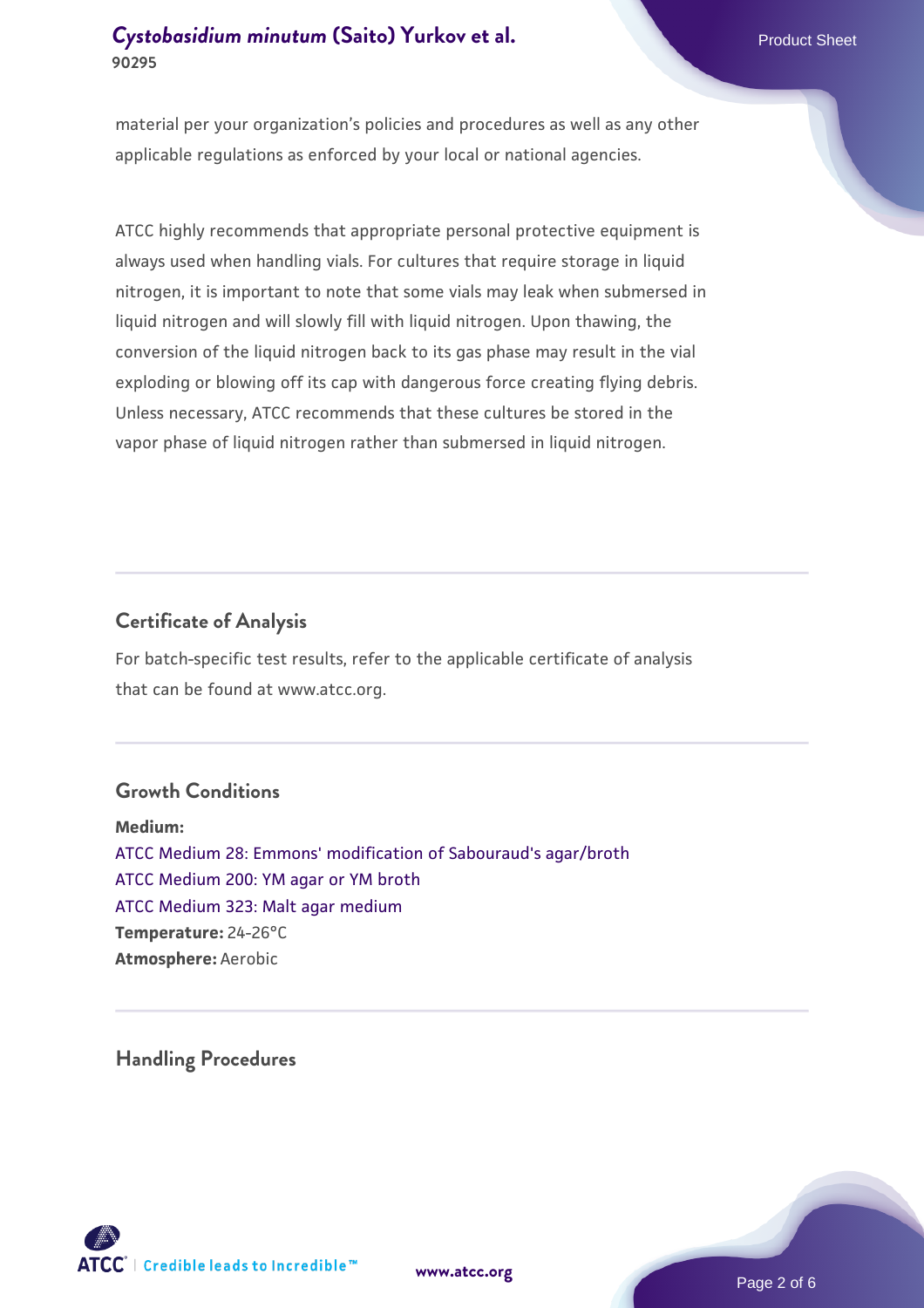### **[Cystobasidium minutum](https://www.atcc.org/products/90295) [\(Saito\) Yurkov et al.](https://www.atcc.org/products/90295)** Product Sheet **90295**

#### For **freeze-dry (lyophilized)** ampoules:

- 1. Open an ampoule according to enclosed instructions.
- 2. From a single test tube of **sterile distilled water** (5 to 6 mL), withdraw approximately 0.5 to 1.0 mL with a sterile pipette and apply directly to the pellet. Stir to form a suspension.
- 3. Aseptically transfer the suspension back into the test tube of sterile distilled water.
- Let the test tube sit at room temperature (25°C) undisturbed for **at** 4. **least 2 hours**; longer (e.g., overnight) rehydration might increase viability of some fungi.
- Mix the suspension well. Use several drops (or make dilutions if desired) 5. to inoculate recommended solid or liquid medium. Include a control that receives no inoculum.
- 6. Incubate the inoculum at the propagation conditions recommended.
- 7. Inspect for growth of the inoculum/strain regularly. The sign of viability is noticeable typically after 1-2 days of incubation. However, the time necessary for significant growth will vary from strain to strain.

#### **Notes**

Additional information on this culture is available on the ATCC<sup>®</sup> web site at www.atcc.org.

#### **Material Citation**

If use of this material results in a scientific publication, please cite the material in the following manner: *Cystobasidium minutum* (Saito) Yurkov et al. (ATCC 90295)

#### **References**

References and other information relating to this material are available at www.atcc.org.

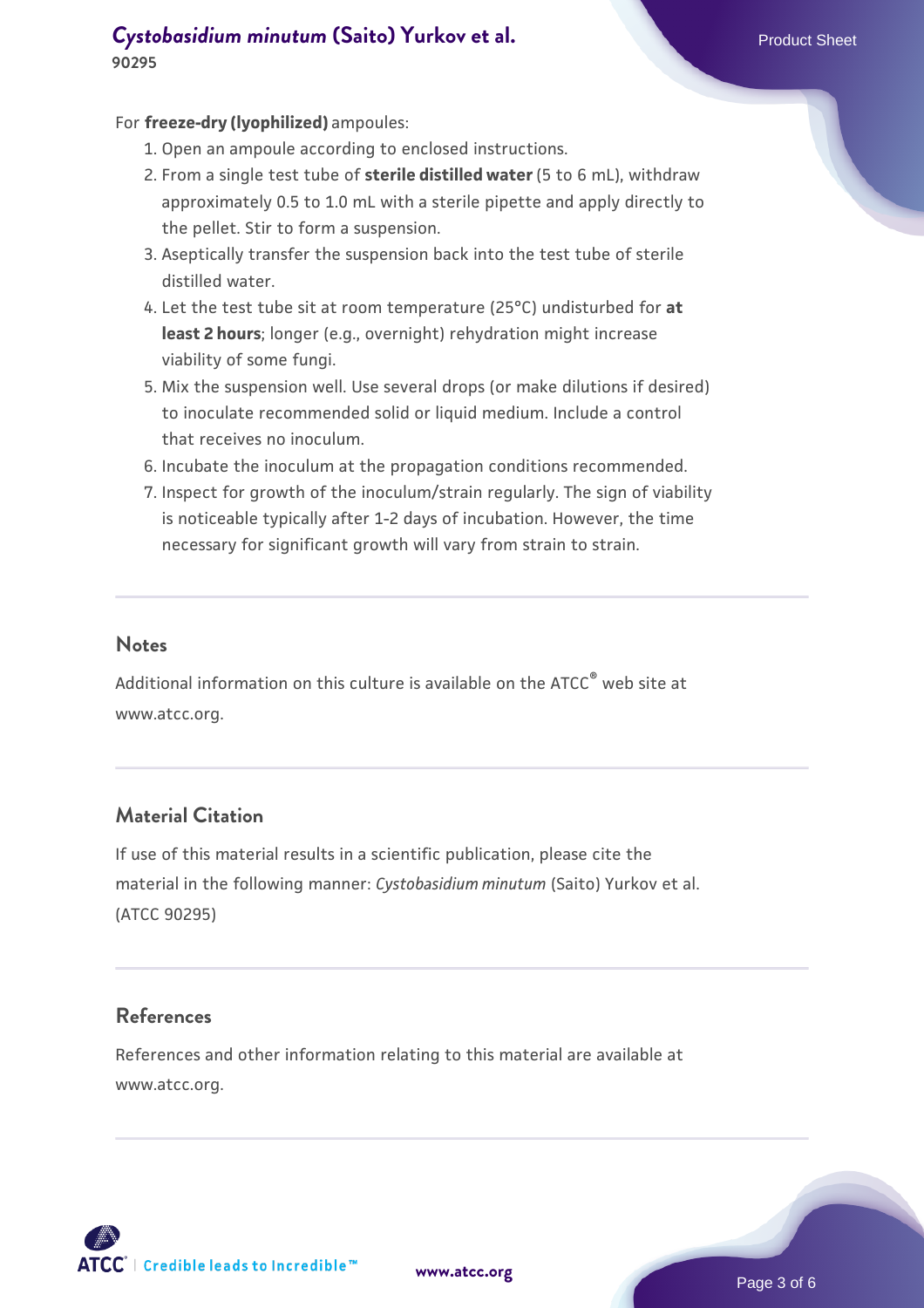#### **Warranty**

The product is provided 'AS IS' and the viability of ATCC® products is warranted for 30 days from the date of shipment, provided that the customer has stored and handled the product according to the information included on the product information sheet, website, and Certificate of Analysis. For living cultures, ATCC lists the media formulation and reagents that have been found to be effective for the product. While other unspecified media and reagents may also produce satisfactory results, a change in the ATCC and/or depositor-recommended protocols may affect the recovery, growth, and/or function of the product. If an alternative medium formulation or reagent is used, the ATCC warranty for viability is no longer valid. Except as expressly set forth herein, no other warranties of any kind are provided, express or implied, including, but not limited to, any implied warranties of merchantability, fitness for a particular purpose, manufacture according to cGMP standards, typicality, safety, accuracy, and/or noninfringement.

#### **Disclaimers**

This product is intended for laboratory research use only. It is not intended for any animal or human therapeutic use, any human or animal consumption, or any diagnostic use. Any proposed commercial use is prohibited without a license from ATCC.

While ATCC uses reasonable efforts to include accurate and up-to-date information on this product sheet, ATCC makes no warranties or representations as to its accuracy. Citations from scientific literature and patents are provided for informational purposes only. ATCC does not warrant that such information has been confirmed to be accurate or complete and the customer bears the sole responsibility of confirming the accuracy and completeness of any such information.

This product is sent on the condition that the customer is responsible for and assumes all risk and responsibility in connection with the receipt, handling,



**[www.atcc.org](http://www.atcc.org)**

Page 4 of 6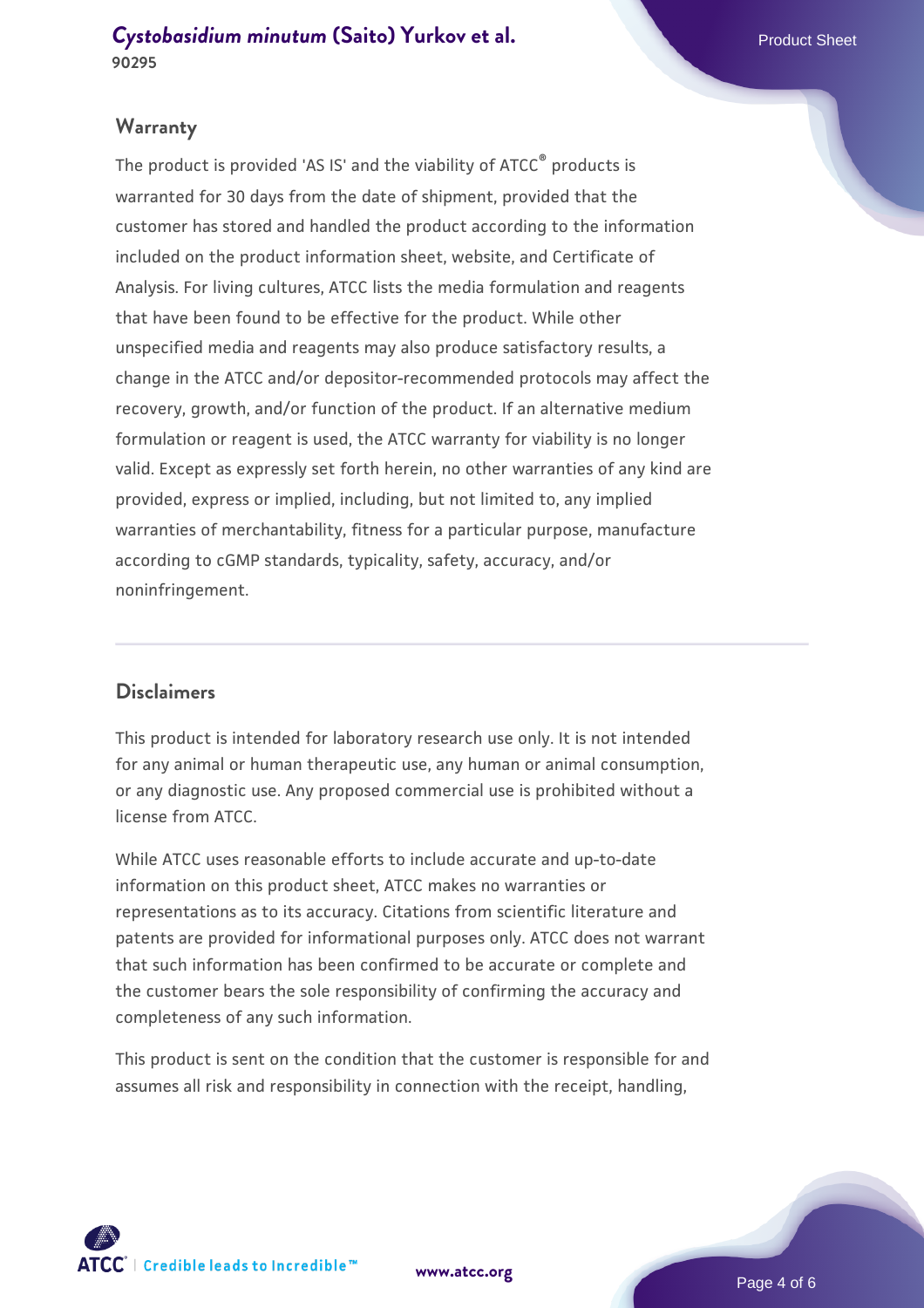storage, disposal, and use of the ATCC product including without limitation taking all appropriate safety and handling precautions to minimize health or environmental risk. As a condition of receiving the material, the customer agrees that any activity undertaken with the ATCC product and any progeny or modifications will be conducted in compliance with all applicable laws, regulations, and guidelines. This product is provided 'AS IS' with no representations or warranties whatsoever except as expressly set forth herein and in no event shall ATCC, its parents, subsidiaries, directors, officers, agents, employees, assigns, successors, and affiliates be liable for indirect, special, incidental, or consequential damages of any kind in connection with or arising out of the customer's use of the product. While reasonable effort is made to ensure authenticity and reliability of materials on deposit, ATCC is not liable for damages arising from the misidentification or misrepresentation of such materials.

Please see the material transfer agreement (MTA) for further details regarding the use of this product. The MTA is available at www.atcc.org.

#### **Copyright and Trademark Information**

© ATCC 2021. All rights reserved.

ATCC is a registered trademark of the American Type Culture Collection.

#### **Revision**

This information on this document was last updated on 2021-05-19

#### **Contact Information**

ATCC 10801 University Boulevard Manassas, VA 20110-2209 USA